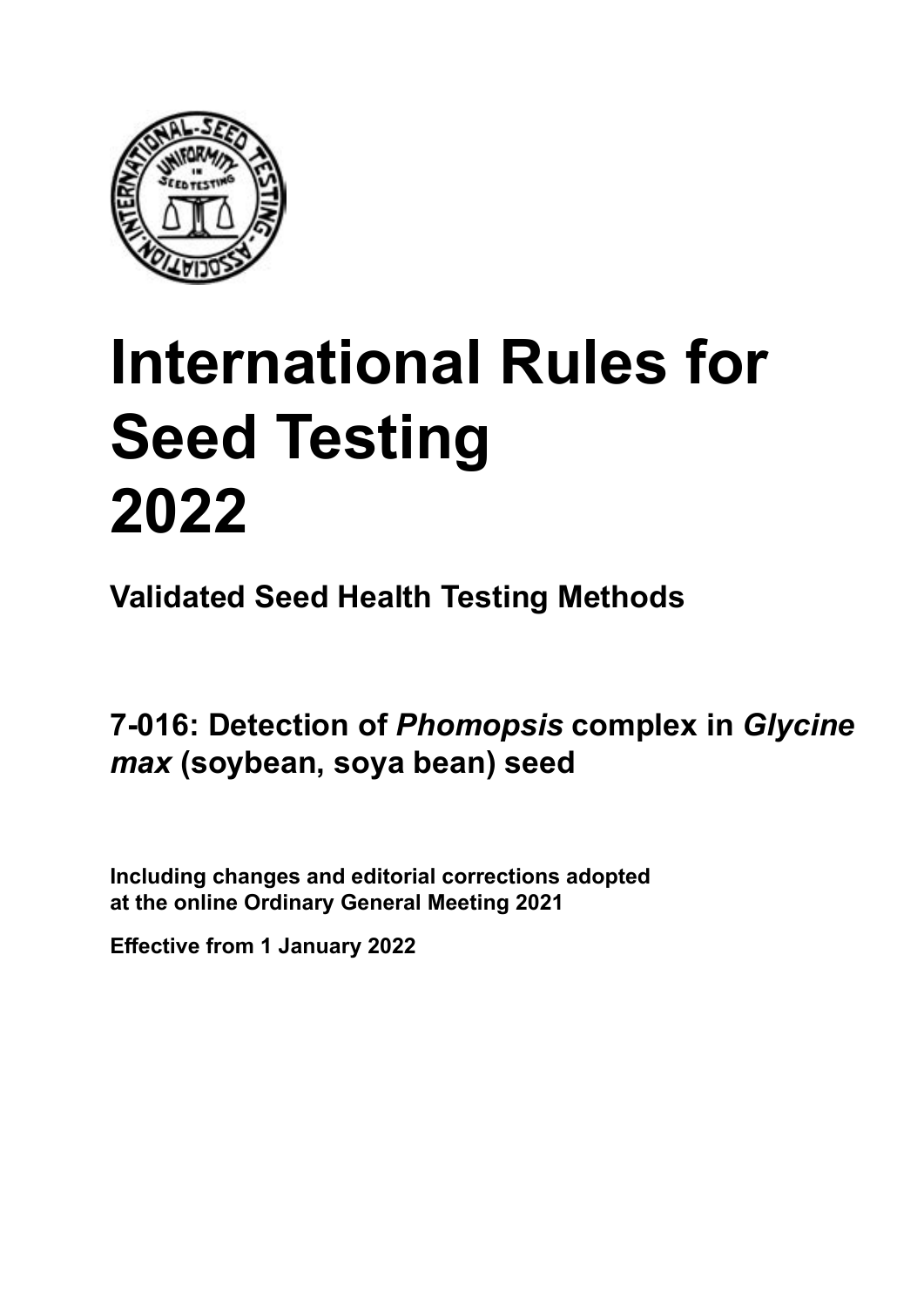### **Validation reports**

See References. Copies are available by e-mail from the<br>ISTA Secretariat at ista.office@ista.ch. ISTA Secretariat at ista.office@ista.ch.

lems relating to this method to the ISTA Seed Health Com-<br>mittee, c/o ISTA Secretariat. mittee, c/o ISTA Secretariat.<br>i Please send comments, suggestions or reports of prob-

## **Limitation de responsabilité Disclaimer**

Whilst ISTA has taken care to ensure the accuracy of the<br>methods and information described in this method description, ISTA shall not be liable for any loss or damage, etc.<br>resulting from the use of this method.<br>. resulting from the use of this method. Whilst ISTA has taken care to ensure the accuracy of the methods and information described in this method descrip-<br>tion, ISTA shall not be liable for any loss or damage, etc. tion, ISTA shall not be liable for any loss or damage, etc.<br>resulting from the use of this method.

## **Medidas de seguridad Sicherheitsmaßnahmen Sécurité Safety precautions**

Ensure you are familiar with hazard data and take Ensure you are familiar with hazard data and take<br>appropriate safety precautions, especially during weighing out of ingredients. It is assumed that persons carrying out this test are in a laboratory suitable for carrying out microbiological procedures and familiar with the principles of Good Laboratory Practice, Good Microbiological Practice, and aseptic techniques. Dispose of all waste materials in an appropriate way (e.g. autoclaving, disinfection) and in accordance with local health, environmental and safety regulations. Glade 7: Validated Deed Health Testing holesdos<br>
Gallet Corresponds<br>
Validation responds we are stated as the company of the system of the New York of the Saat guide of the New York Corresponds were also the Corresponds of microbiological procedures and familiar with the principles<br>of Good Laboratory Practice, Good Microbiological Practice,<br>and aseptic techniques. Dispose of all waste materials in<br>an appropriate way (e.g. autoclaving, disinf fallstoffe sind auf geeignete Weise und entsprechend der vor Ort über der vor Ort über und Umwelt- und Umwelt-<br>Eine und Umwelt-Effective Counter of Nicholas Devel Teach Teach Teach Devel Safety precedutions<br>
Validation reports<br>
Safety precedution reports and the symbol state of the sementic of the symbol state of the based delay and share<br>
Propose of Good Laboratory Practice, Good Microbiological Practice,<br>and aseptic techniques. Dispose of all waste materials in<br>an appropriate way (e.g. autoclaving, disinfection) and in Validation reports<br>
Since The Texture 1988 and the mediator of the Since Theorem and Texture 1990 and the mediator of the mediator<br>
Since and out the properties and the mediator of the mediator of the mediator of the media Ensure you are familiar with hazard data and take<br>appropriate safety precautions, especially during weighing<br>out of ingredients. It is assumed that persons carrying<br>out this test are in a laboratory suitable for carrying o

## **Nota sobre el uso de traducciones Anmerkung zur Benutzung der Übersetzungen Note on the use of the translations**

The electronic version of the International Rules for Seed Testing includes the English, French, German and Spanish versions. If there are any questions on interpretation of the ISTA Rules, the English version is the definitive version. The electronic version of the International Rules for Seed Testing includes the English,<br>French, German and Spanish versions. If there are any questions on interpretation of the<br>ISTA Rules, the English version is the defin The electronic version of the International Rules for Seed Testing includes the English,<br>French, German and Spanish versions. If there are any questions on interpretation of the

Published by **Extending Association (ISTA)** The International Seed Testing Association (ISTA) Zürichstr. 50, CH-8303 Bassersdorf, Switzerland

© 2022 International Seed Testing Association (ISTA)

Alle Rechte vorbehalten. Kein Teil dieses Werkes darf in irgendwelcher Form oder durch Online ISSN 2310-3655

All rights reserved. No part of this publication may be reproduced, stored in any retrieval All rights reserved. No part of this publication may be reproduced, stored in any retrieval<br>system or transmitted in any form or by any means, electronic, mechanical, photocopying,<br>recording or otherwise, without prior per recording or otherwise, without prior permis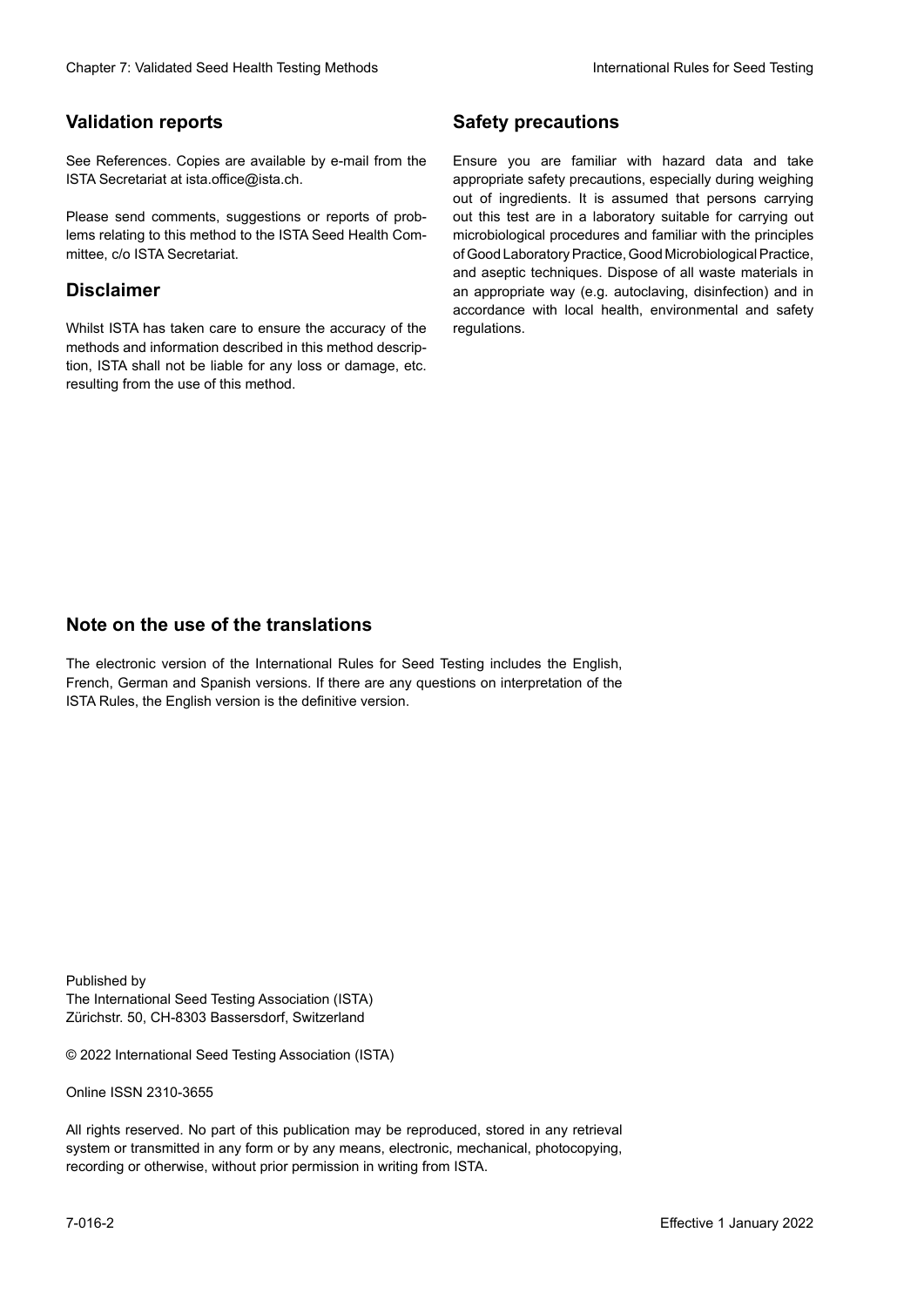## 7-016: Detection of *Phomopsis* complex in *Glycine max* **semillas de** *Glycine max* **(soja, poroto soja) von** *Glycine max* **(Sojabohne) semences de** *Glycine max* **(soja) (soybean, soya bean) seed**

**Host:** *Glycine max* (L.) Merr.

- Pathogen(s): Phomopsis longicolla Hobbs, Diaporthe<br>phaseolorum var. sojae (Lehm.) Wehm. (Imper-<br>fect state P. phaseoli (Desm.) Sacc., syn. P. sojae *phaseolorum* var. *sojae* (Lehm.) Wehm. (Imperfect state P. phaseoli (Desm.) Sacc., syn. P. sojae Lehmann); *Diaporthe phaseolorum* (Cke. & Ell.) Lehmann); *Diaporthe phaseolorum* (Cke. & Ell.)<br>Sacc. f. sp. *caulivora* (DPC), syn. *D. phaseolorum caulivora* Athow & Caldwell var. *caulivora* Athow & Caldwell
- **Prepared by:** International Seed Health Initiative for<br>Field Crops, ISF Field Crops, ISF
- **Autor:** R.R. Walcott **Autoren:** R. R. Walcott **Author:** R.R. Walcott University of Georgia, Athens GA 30602, USA. E-mail: rwalcott@arches.uga.edu

## **Historial de revisiones Revisionsstand Historique de la révision Revision history**

- Versión 1.0, 2003-01-01 Version 1.0, 2003-01-01
- Version 1.0, 2003-01-01<br>Version 1.1, 2010-01-01: Editorial change to APDA preparation: correction of autoclaving pressure
- Version 1.2, 2013-01-01: Definition of sample size
- Version 1.3, 2014-01-01: Addition of positive control; common name of host added
- Version 1.4, 2017-01-01: Reporting results revised
- Version 1.5, 2021-01-01: Sample size added; Methods revised; Media and solutions revised
- Version 1.6, 2022-01-01: Methods (pretreatment)<br>revised revised and the state of the state of the state of the state of the state of the state of the state of the state of the state of the state of the state of the state of the state of the state of the state of the state of th

#### **Antecedentes** Version 1.6, 2022-01-01: "Methoden" (Vorbehandlung) **Background** révisé

soya beans uses direct plating on acidified potato dextrose soya beans uses direct plating on acidified potato dextrose<br>agar (APDA) with visual identification of subsequent fungal growth. It replaces the original working sheet published in the ISTA Handbook of Seed Health Testing<br>in November 1964 as S.3. No. 27 (Wallen, 1964) and in November 1964 as S.3. No. 27 (Wallen, 1964) and the second and third editions prepared by Kulik (1981, the second and third editions prepared by Kulik (1981, 1989). This version of the assay contains several changes 1989). This version of the assay contains several changes to the previous method descriptions following the results of a study comparing two methods using four replicates of four seedlots in six independent laboratories in Argenof four seedlots in six independent laboratories in Argentina, Australia, Canada, France and the USA (Walcott, et to the previous method descriptions following the results<br>of a study comparing two methods using four replicates<br>of four seedlots in six independent laboratories in Argen-<br>tina, Australia, Canada, France and the USA (Walco of malt agar or amended water agar; surface disinfestation with 1 % NaOCl for 30 s instead of 2 % for 10 min, tion with 1 % NaOCl for 30 s instead of 2 % for 10 min,<br>followed by a 30 s rinse in sterile water; plates are incubated in the dark at 25 °C for 7 d before evaluation. iten, Australien, Australien, Australien, Australien, Australien, Australien, Australien, Australien, Australien, Australien, Australien, Australien, Australien, Australien, Australien, Australien, Australien, Australien, of malt agar or amended water agar; surface disinfesta-<br>tion with 1 % NaOCl for 30 s instead of 2 % for 10 min,<br>followed by a 30 s rinse in sterile water; plates are incu-<br>bated in the dark at 25 °C for 7 d before evaluat However,  $G_0$  between the best close the space of the space of the space of the space of the space of the space of the space of the space of the space of the space of the space of the space of the space of the space of t International Rule International Rules for Seed Testing Complex Complex in *Glycine max*<br>
(Soybean, soya bean) seed<br>
Treated seed<br>
Health Chapter maximization international Rules Chapter international Rules for European C This method for the detection of *Phomopsis* seed decay in fungal growth. It replaces the original working sheet published in the *ISTA Handbook of Seed Health Testing* in November 1964 as S.3. No. 27 (Wallen, 1964) and<br>the second and third editions prepared by Kulik (1981,<br>1989). This version of the assay contains several changes<br>to the previous method descriptions following the results<br> tina, Australia, Canada, France and the USA (Walcott, *et al.*, 2003). The changes include: the use of APDA instead of malt agar or amended water agar; surface disinfesta-

## **Treated seed**

**Semilla tratada** Seed treatments may affect the performance of this test. It should only be performed on untreated seed.

### $Sample\ size$ der Auswertung.

The sample (total number of seeds tested) size to be tested ceptable percentage of seeds infested) and detection limit (theoretical minimum number of pathogen propagules size should be 400 seeds. ceptable percentage of seeds infested) and detection limit per seed which can be detected). The minimum sample **Semences traitées** depends on the desired tolerance standard (maximum ac-

#### deseada (porcentaje máximo aceptable de semillas infestadas) y del límite de detección (número mínimo teórico mínimo teórico mínimo teórico mínimo teórico mínimo te **Probengröße** La taille de l'échantillon (nombre total de semences tes-**Materials**

**Reference material:** reference cultures or other appropriate material priate material **Reference material:** reference cultures or other appropriate material<br>Acidified PDA plates: 90 mm Petri dishes (one per ten seeds)

Acidified PDA plates: 90 mm Petri dishes (one per ten seeds) in fektigen pro Samen, die nachgewiesen werden pro Samen, die nachgewiesen werden werden werden werden w

**Incubator:** operating at  $25 \pm 2$  °C **Sterile distilled/deionised water 1** % NaOCl **Forceps (tweezers)**  $\mathbf{p}$ **Incubation and a 25 ±2 °C**  $\mathbf{R}$  <sup>reference get and and  $\mathbf{R}$  and  $\mathbf{R}$  and  $\mathbf{R}$  appropriate generalism of  $\mathbf{R}$  and  $\mathbf{R}$  and  $\mathbf{R}$  and  $\mathbf{R}$  are generalism of  $\mathbf{R}$  and  $\mathbf{R}$  and  $\mathbf{R}$  </sup> Sterile paper towels: for blotting seed dry **Mathematics Exercise de référence ou autre de référence ou autre de référence ou autre de référence ou autre de référence de référence de référence de référence de référence de référence de référence de référence de réf** 

#### **Agua destilada/desionizada estéril NaOCl 1 %** Samen). **APDA-Platten:** 90 mm Petrischalen (eine Platte für 10 (une boîte pour 10 semences)  ${\sf Sample~preparation}$

It is vital to exclude any possibility of cross-contamination between seed samples. This can be achieved by swabbing/spraying equipment and gloved hands with 70 % ethanol.

#### es importante evitar cualquier posibilidad de contamina**pH-Meter Methods**

Critical control points are indicated by CCP.

- dium hypochlorite (NaOCl) (1 % available chlorine) for 30 to 60 s, then rinse for 30 s in sterile water. Blot 1. Pretreatment: Gently rinse seeds in a solution of sodium hypochlorite (NaOCl)  $(1\%$  available chlorine) the seeds dry on sterile paper towel. 1. Pretreatment: Gently rinse seeds in a solution of sodium hypochlorite (NaOCl) (1 % available chlorine) for 30 to 60 s, then rinse for 30 s in sterile water. Blot
- 2.1 Plating: Using aseptic technique, evenly space seeds per plate). on the surface of the acidified PDA plates (10 seeds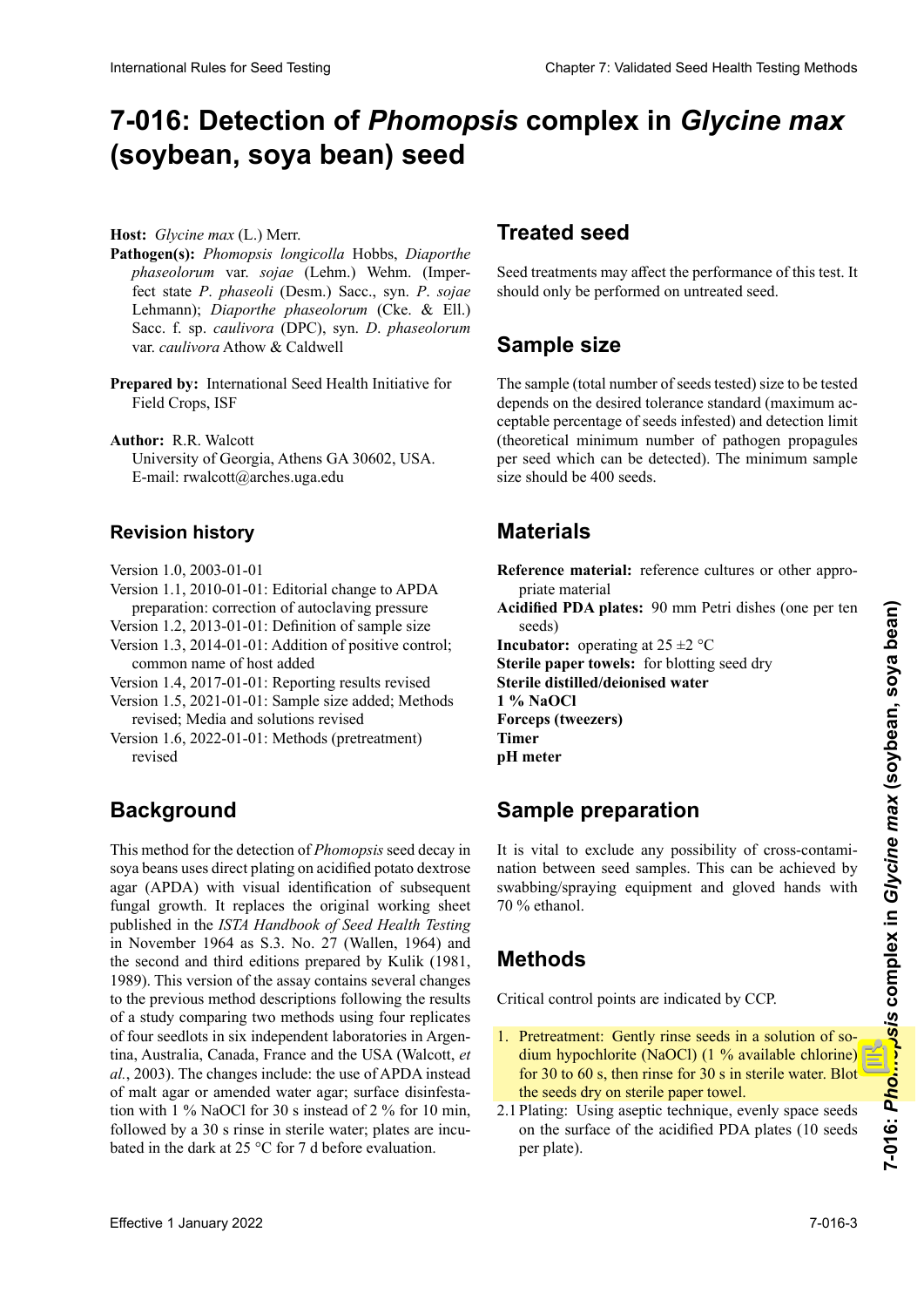- 2.2 Positive control (reference material): Aseptically place seeds in an appropriate number of plates to obtain the reference culture, or plate a reference culture on media. The number of plates required will depend on the level of contamination of the positive-control<br>seed lot. acid lot.  $\mathcal{L}$  seed lot.
- 3. Incubation: Incubate plates for 7 d at  $25 \pm 2$  °C in the dark. ticamente las semillas en un número apropiado de pladark. Das Saatgut auf einem sterilen Papier-Saatgut auf einem sterilen Papier-Saatgut auf einem sterilen Papi dank 30 s dans de l'eau stérile. Eponger les graines pour le separat de la pour les graines pour les graines pour le pour le pour le pour le pour le pour le pour le pour le pour le pour le pour le pour le pour le pour le p
- 4. Control: Subculture a reference culture onto a plate of acidified PDA and incubate with the test plates. Alternatively, a sample of seed known to be infested may be surface sterilised, plated on acidified PDA and incubated under the same conditions as the test<br>samples. samples.
- 5. Examination: Examine the plates after 3 and 7 d in-Examination: Examine the plates after 3 and 7 d in-<br>cubation using a dissecting microscope or hand lens at ×5 to ×10 magnification. Compare with control and at  $\times$ 5 to  $\times$ 10 magnification. Compare with control and record the number of infected seeds on each plate. Infected seeds are usually overgrown by a dense, white, floccose mycelium which often contains black, globose fruiting bodies (pycnidia) and/or black stromatic bose fruiting bodies (pycnidia) and/or black stromatic<br>bodies (Fig. 1). Pycnidia are usually short-beaked, but the length of the beak may vary considerably. Spore exudate usually accumulates as a straw-yellow droplet at the tip of the beak, but occasionally in the form of a cirrhus. At high magnification two kinds of conidia may be seen. Alpha conidia are hyaline, non-septate, may be seen. Alpha conidia are hyaline, non-septate,<br>rounded at both ends (although some may have one end more drawn out than the other), straight to ellipsoidal (Fig. 2, left), 4.5–11.0 × 1.5–3.5 µm. Beta cosoidal (Fig. 2, left), 4.5–11.0 × 1.5–3.5 µm. Beta co-<br>nidia are long and needle-shaped, sometimes curved or hooked, hyaline,  $7.5-35.0 \times 0.8-1.8 \mu m$  (Fig. 2, soidal (Fig. 2, left),  $4.5-11.0 \times 1.5-3.5$  µm. Beta conidia are long and needle-shaped, sometimes curved<br>or hooked, hyaline,  $7.5-35.0 \times 0.8-1.8$  µm (Fig. 2,<br>right). The majority of pycnidia produce only alpha conidia, a few produce alpha conidia with some beta<br>conidia, rarely beta conidia are produced alone (see conidia, rarely beta conidia are produced alone (see also: McGee,  $1991)$ (CCP). Clearlier 2. Validated Steel Feschi Testing holistok stepsiel with a method in the projective control of the stepsiel of the stepsiel of the stepsiel of the stepsiel of the stepsiel of the stepsiel of the stepsiel of the conidia, a few produce alpha conidia with some beta<br>conidia, rarely beta conidia are produced alone (see<br>also: McGee, 1991)(CCP).<br>The long-beaked, black, globose perithecia of<br>*Diaporthe phaseolorum*, the perfect state of Chaos 7 Validanti Searl Health Formio and the branching term is the three chaosing of the formio and the formio and the specific term is the specific term in the specific term is the specific term in the specific term is Pearlies cannot freiences material Asyptoche (which are the synthetic treat discussed matrices and the synthetic scale in the following the synthetic scale in the synthetic scale in the synthetic scale in the synthetic sc bose fruiting bodies (pycnidia) and/or black stromatic<br>bodies (Fig. 1). Pycnidia are usually short-beaked, but<br>the length of the beak may vary considerably. Spore<br>exudate usually accumulates as a straw-yellow droplet<br>at th nidia are long and needle-shaped, sometimes curved<br>or hooked, hyaline,  $7.5-35.0 \times 0.8-1.8 \mu m$  (Fig. 2,<br>right). The majority of pycnidia produce only alpha<br>conidia, a few produce alpha conidia with some beta<br>conidia, rare Poster accord (results. Suitable to the results. Supplied to the results. Suitable to the results. The results are the results. The results are the results. The results are the results of the results. The results are the r

The long-beaked, black, globose perithecia of Diaporthe phaseolorum, the perfect state of Phomopsis phaseoli, are not usually encountered on plated seeds from lots produced in areas free of stem canker. Ascospores are hyaline, 1-septate but may appear to be 3-septate, with 1–2 drops in each half of the spore, which is either ellipsoidal with the ends slightly pointed and slightly to noticeably constricted at the septum,  $4.4-6.3 \times 1.6-2.1 \mu m$  to  $8.6-11.8 \times$  $3.0-3.9$  µm, or sometimes broadly fusiform and then often curved with no constriction and obtuse at each end,  $7.5 - 10.5 \times 2.0 - 2.7 \mu m$ . 3.0–3.9  $\mu$ m, or sometimes broadly fusiform and then<br>often curved with no constriction and obtuse at each<br>end, 7.5–10.5 × 2.0–2.7  $\mu$ m. The long-beaked, black, globose perithecia of *Diaporthe phaseolorum*, the perfect state of *Phomopsis phaseoli*, are not usually encountered on plated seeds from lots produced in areas free of stem canker. Ascospores are the spore, which is either ellipsoidal with the ends<br>slightly pointed and slightly to noticeably constricted<br>at the septum,  $4.4-6.3 \times 1.6-2.1 \mu m$  to  $8.6-11.8 \times$ <br> $3.0-3.9 \mu m$ , or sometimes broadly fusiform and then<br>often **Effective 1** Alternation are hypins, non-septative 1 Data and noted that the accretion of more data and noted that the observation of the content of the content of the component of the content of the content of the conte *Phomopsis phaseoli*, are not usually encountered on plated seeds from lots produced in areas free of stem canker. Ascospores are hyaline, 1-septate but may appear to be 3-septate, with 1–2 drops in each half of<br>the spore, which is either ellipsoidal with the ends<br>slightly pointed and slightly to noticeably constricted<br>at the septum,  $4.4-6.3 \times 1.6-2.1 \mu m$  to  $8.6-11.8 \times$ 

### libres del cancro del tallo. Las ascosporas son hialinas, eneral methods<br>eneral methods eneral methods produisent seules alpha, peu produisent des contracts alpha, peu produit des contracts contract<br>Seules sont rarement produites seules seules seules seules seules seules seules seules seules seules (voir aus **General methods**

Checking tolerances: Tolerances provide a means of assessing whether or not the variation in results within or between tests are sufficiently wide as to raise doubts about the accuracy of the results. Suitable tolerances, about the accuracy of the results. Suitable tolerances,

which can be applied to most direct seed health tests, can be found in Table 5B Part 1 of Chapter 5 of the ISTA Rules, or Table G1 in Miles (1963).

Reporting results: The result of a seed health test should indicate the scientific name of the pathogen<br>detected and the test method used. When reported on an ISTA Certificate, results are entered under 'Other Determinations'. should indicate the scientific name of the pathogen

The report must indicate the number of seeds tested. In the case of a negative result (pathogen not detected), the results must be reported as 'not detected'. In the case of a positive result, the report must indicate the percentage of infected seeds. ed), the results must be reported as 'not detected'.<br>In the case of a positive result, the report must indicate the percentage of infected seeds.

## Quality assurance<br>Specific training nisse zu zweifeln. Eine Toleranztabelle, die für die für die für die für die für die für die für die für die f<br>Die für die für die für die für die für die für die für die für die für die für die für die für die für die fü peuvent être appliquées à la plupart des essais d'ana-

## del patógeno detectado y el método de análisis usado. des Kapitels 5 der ISTA-Vorschriften, oder in Tabelle G1 in Miles (1963). **Specific training**

This test should only be performed by persons who have been trained in fungal identification or under their direct<br>supervision. supervision. **Supervision** 

## **Critical control points (CCP)**

Care should be taken not to mistake the acervuli of glycines (Hori) Lehman & Wolf, for the perithecia of D. ing bodies are also dark but they are usually not in a of  $D$ , phaseolorum and  $P$ , phaseoli. In addition, there are no dark setae (sterile hairs) associated with the fruiting bodies of Phomopsis spp. (Step Care should be taken not to mistake the acervuli of *Colletotrichum dematium* (Pers. ex Fr.) Grove var. truncata (Schw.) Arx, or the perithecia of *Glomerella* glycines (Hori) Lehman & Wolf, for the perithecia of *D.* phaseolorum or the pycnidia of *P. phaseoli*. These fruitdense, white, floccose mycelium as is the case with those of *D. phaseolorum* and *P. phaseoli*. In addition, there are no dark setae (sterile hairs) associated with the fruiting bodies of *Phomopsis* spp. (Step 5).

#### **Media and solutions Spezifische Ausbildung** mées à d'identification fongique ou sous la supervision de **Media and solutions**

## Acidified potato dextrose agar (APDA)

(McGee, 1986, 1991)

Potato dextrose agar (BD Difco<sup>rm</sup>): 39 g. **Distilled/deionised water:** 1000 ml **Lactic acid:** variable Potato dextrose agar (BD Difco™): 39 g<br>Distilled/deionised water: 1000 ml<br>Lactic acid: variable **Potato dextrose agar (BD Difco™):** 39 g

## **Preparation**

- 1. Weigh out all ingredients into a suitable container.
- 2. Add 1000 ml (or 500 ml) of distilled/deionised water.
- 3. Steam to dissolve.
- 4. Autoclave at 121 °C, 15 psi for 15 min.
- 5. Cool to approx.  $50^{\circ}$ C.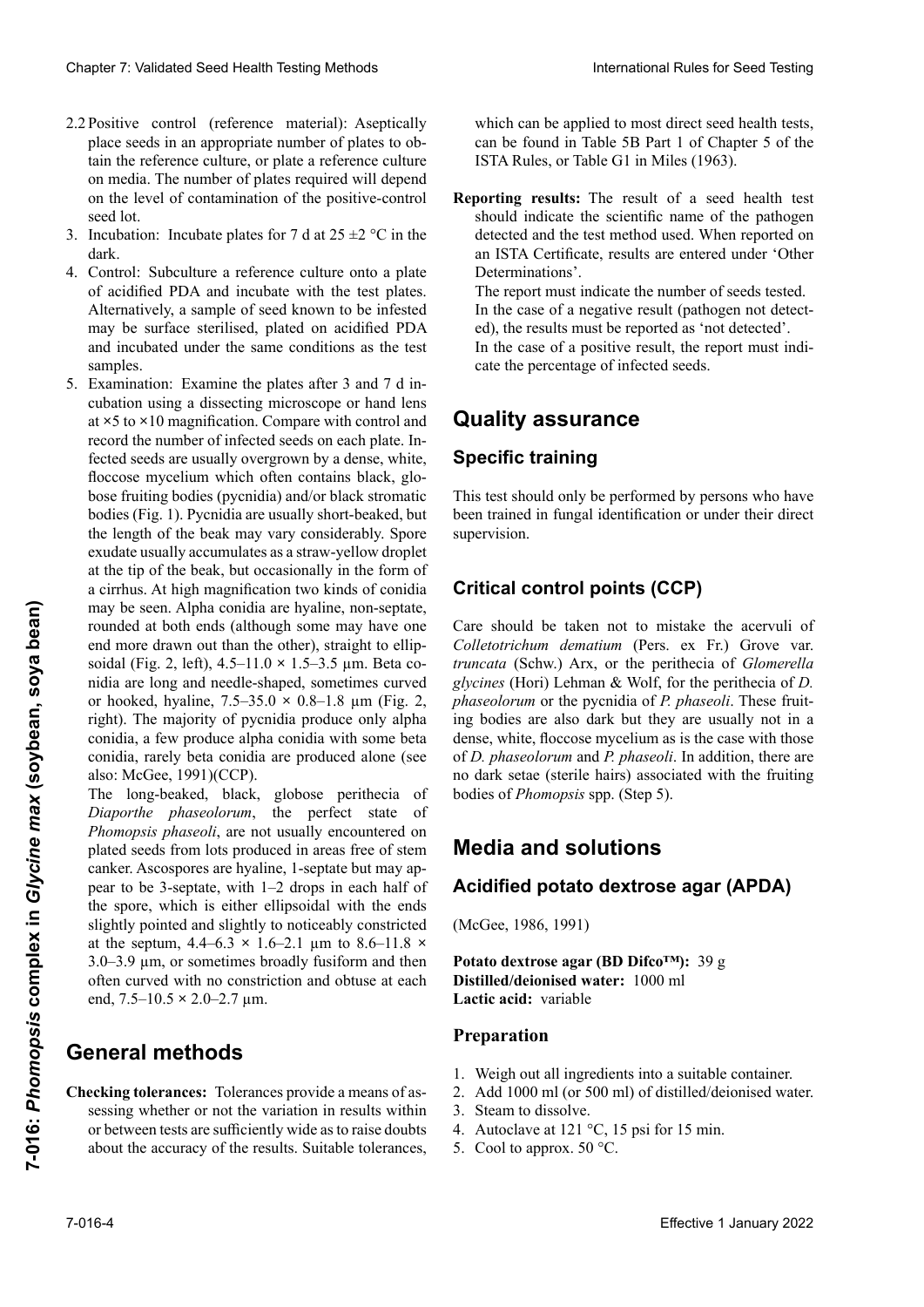

**Figure 1.** Infected seeds overgrown by a dense, white, floccose mycelium (left) which often contains black, globose fruiting bodies (pycnidia) and/or black stromatic bodies (right).



**Figure 2.** Micrograph of readily produced alpha conidia of *Phomopsis longicolla,* ×400 (left) and drawing of long needle-like beta conidia of *Phomopsis longicolla,* ×1000 (right).